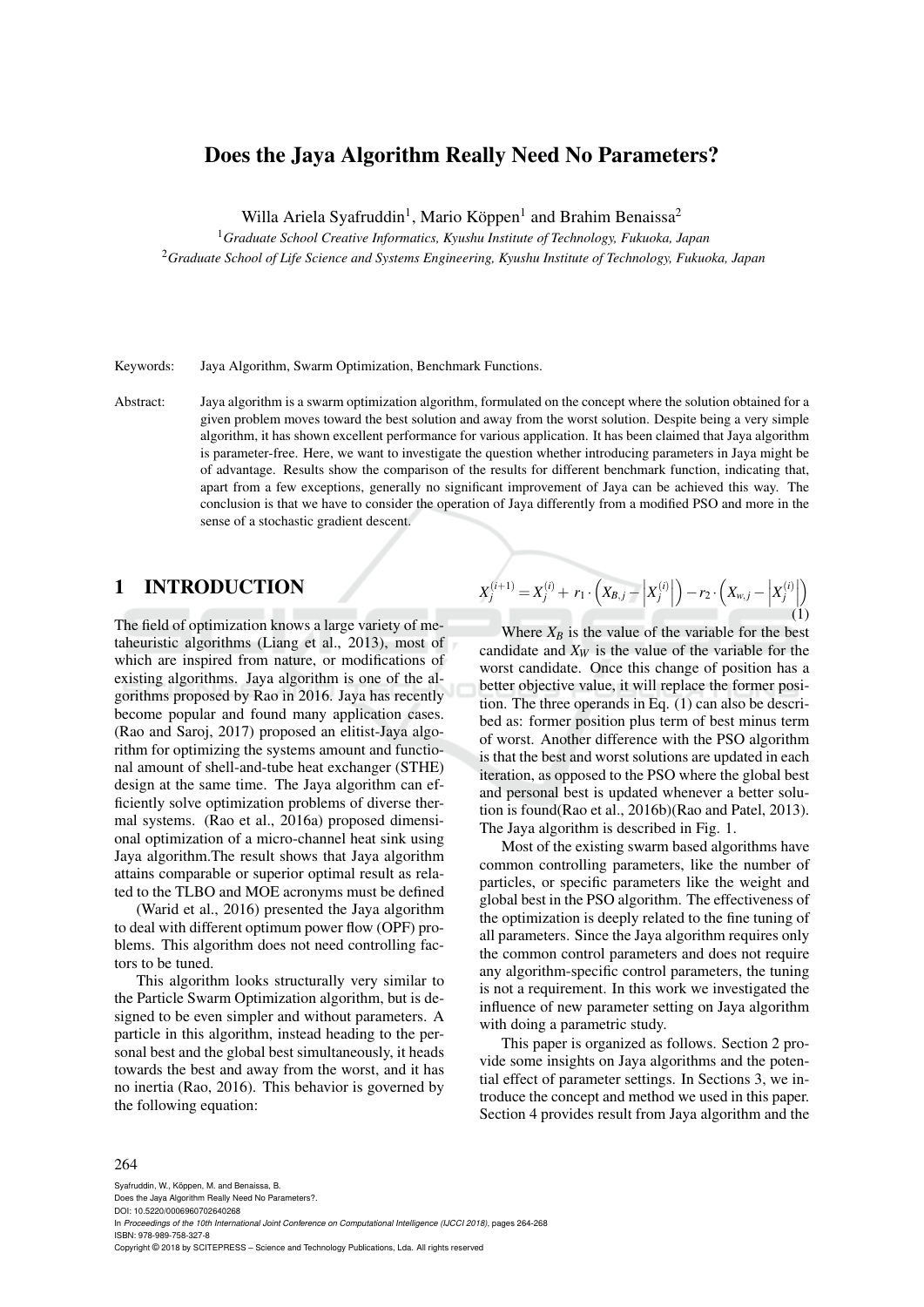

Figure 1: Flowchart of the Jaya algorithm proposed by Rao in 2016.

potential effect of parameter setting that give raise to related experiments. Then, Section 5 will further refine the experimental study and present our views on the (rather unexpected) results that we got.

# 2 SOME INSIGHTS INTO THE JAYA ALGORITHM

As mentioned above already, it has been pointed out more than once that the Jaya algorithm is parameterfree. Up to our knowledge there is no published study showing if that's truly the case. In this work we investigate if there are ways of improving Jaya by introducing parameters hidden in the original formulation. We also give a theoretical argument why the use of such hidden parameters can be of advantage.

Consider an objective function which is best describes by the metaphor "island in the middle of a lake." What we mean is a real-valued function defined over  $\mathbb R$  and two range values *a* and *b*. For  $|x| > a$ we set  $f(x) = 1$ , for  $a \ge |x| \ge b$  we set  $f(x) = 1000$ and for  $|x| < b$  we set  $f(x) = 2$ . With regard to the metaphor, the first case is the mainland, providing the absolute minimum of the function, the second part the lake, with worse objective values, and surrounding the island of third case, technically a local optimum. And in this case, we considering minimization problem.

Considering the Jaya algorithm's update equation, Eq. (1) it can be seen that the magnitude of change is within intra-population distances. The change in the *x* position can be at most the largest difference between any coordinate of any individual. But then, the modified *x*-position is only updated if there is an improvement in the objective function values (compared to PSO, Jaya doesn't have inertia). It means if we choose a small *b* (small island, say  $b = 1$ ) and large *a* (far away from mainland, say  $a = 100$ ) and also assuming that the initialization of Jaya happened such that all individuals are located on the island, there will be never a probe of a position far enough from the island to reach the mainland. In all cases it will be  $|x| \leq 2$ and  $f(x)$  either 2 or 1000, no *x* will ever reach an optimum position with  $|x| > a$ . Thus, Jaya will become stuck on the island.

Now, introducing parameters here could help, be it even in a theoretical and impractical way. For example, consider the case where weights are added in Eq. (1) for the repulsion term. If we select a weight large enough it can be sufficient to probe *x* values of  $|x| > a$ . Of course, we can also set a range parameter for  $r_1, r_2$  with same effect. This is a purely theoretical argument and we can't say much how this can influence Jaya's performance when applied to real-world problems or test functions. A series of experiments, reported on next, has been conducted to see the influence of weighting parameters on the performance.

The second insight is about the deviation of Jaya Eq. (1) from a pure vector notation. We mean the use of  $|X_j^i|$  in the Jaya update rule instead of just  $X_j^i$ . In the latter case, it would describe a vector pointing away the worst or towards the best. By using the absolute, and once there is a mixture of positive and negative component values, the change of an individual vector becomes a rather unpredictable issue. So far, we could not find any explanation or consideration about the choice of the absolute value, but given the Jaya's result on various applications from literature, it doesn't seem to be a drawback. Therefore, it is also interesting to see what happens if we select other functions here instead of the absolute value.

In this work, we conduct a series of experiments to investigate the influence of hidden parameter settings on Jaya performance, namely:

- weights for the first and second update term,
- ordered-weights for also taking second-worst and second-best into account, and
- variants of the coordinate function.

### 3 EXPERIMENTAL PLAN

#### 3.1 Concept

We wanted to investigate the simple by yet efficient equation of Jaya, based on both best and worst solutions simultaneously, more specifically we wanted to see which one of the two is the most effective on the optimization process, so we introduced weights,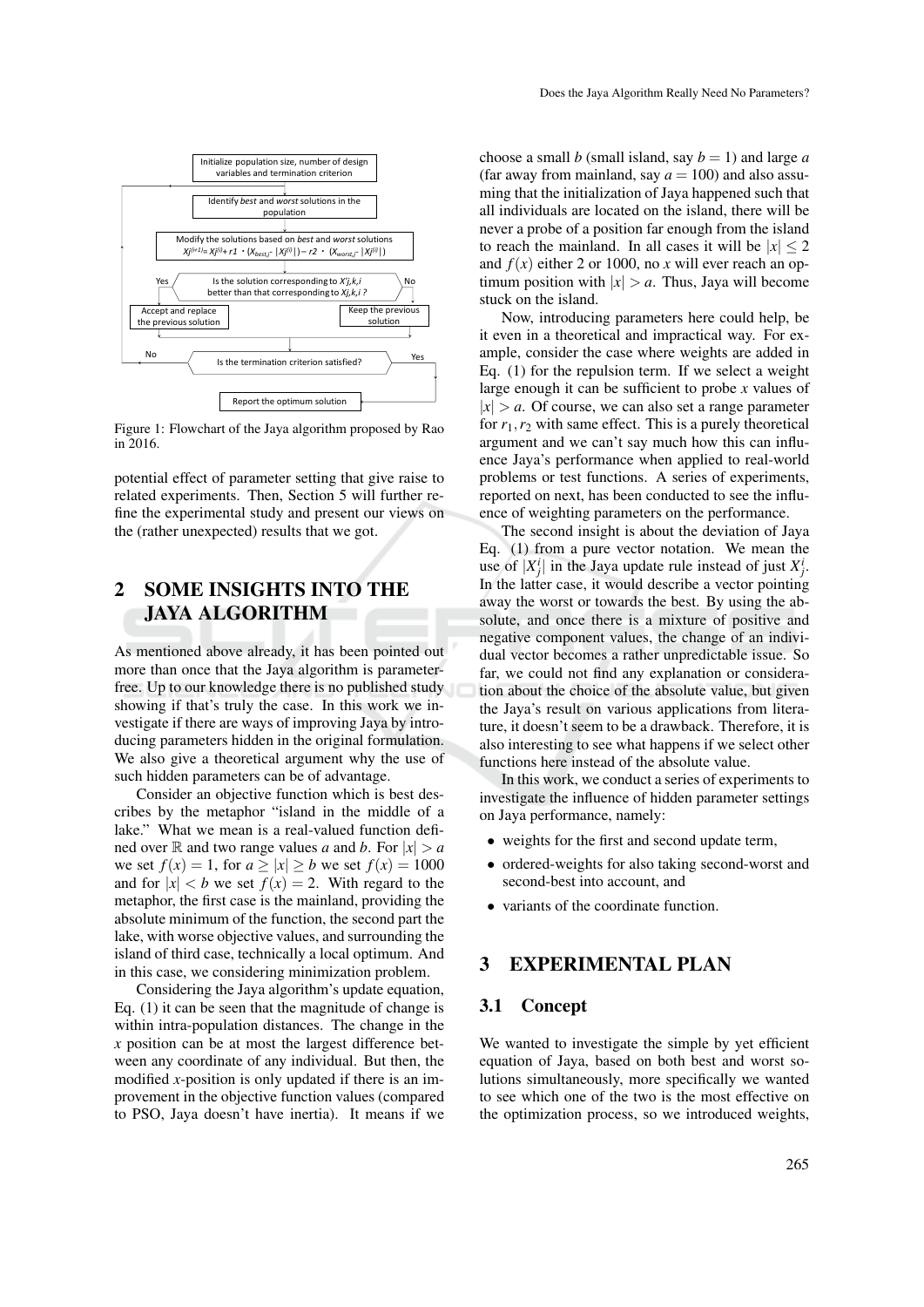notices that there should be equal amount of weight in both best and worst sides. Then finally investigated the effect of second best and second worst, which gave good impression on how the algorithm works .

In this study, we tested two things: changing weights for best and worst, and changing weights by including second best and second worst. The algorithm performance is tested by implementing 12 unconstrained benchmark functions. The result will directly show the influence of parameter settings on the performance.

### 3.2 Method

1. On the first test we used two different weights (1 0 2), (2 0 1), and compare with Jaya algorithm result. The 0 in the middle stands for the central group of solutions, i.e. the first weight is for the best, the third for the worst, all other are 0. From the original equation (1) we transformed mathematical expression as

$$
X_j^{(i+1)} = X_j^{(i)} + 1 \cdot r_1 \cdot (X_{B,j} - \left| X_j^{(i)} \right|)
$$
  
- 2 \cdot r\_2 \cdot (X\_{w,j} - \left| X\_j^{(i)} \right|)  

$$
X_j^{(i+1)} = X_j^{(i)} + 2 \cdot r_1 \cdot (X_{B,j} - \left| X_j^{(i)} \right|)
$$
  
- 1 \cdot r\_2 \cdot (X\_{w,j} - \left| X\_j^{(i)} \right|) (3)

2. For the second test we used five different weights: (0.9 0.1 0 -0.1 -0.9), (0.7 0.3 0 -0.3 -0.7), (0.5 0.5 0 -0.5 -0.5), (0.3 0.5 0 -0.5 -0.3), and (0.8 0 0 0 -0.8). Same here regarding notation, in addition weights for second best and worst are introduced as follows:

$$
X_j^{(i+1)} = X_j^{(i)} + 0.9 \cdot r_1 \cdot \left(X_{B1,j} - \left| X_j^{(i)} \right| \right) + 0.1 \cdot r_2
$$

$$
\cdot \left(X_{B2,j} - \left| X_j^{(i)} \right| \right) - 0.1 \cdot r_2 \cdot \left(X_{w1,j} - \left| X_j^{(i)} \right| \right)
$$

$$
- 0.9 \cdot r_2 \cdot \left(X_{w2,j} - \left| X_j^{(i)} \right| \right)
$$
(4)

$$
X_j^{(i+1)} = X_j^{(i)} + 0.7 \cdot r_1 \cdot \left(X_{B1,j} - \left| X_j^{(i)} \right| \right) + 0.3 \cdot r_2
$$

$$
\cdot \left(X_{B2,j} - \left| X_j^{(i)} \right| \right) - 0.3 \cdot r_2 \cdot \left(X_{w1,j} - \left| X_j^{(i)} \right| \right)
$$

$$
- 0.7 \cdot r_2 \cdot \left(X_{w2,j} - \left| X_j^{(i)} \right| \right)
$$
(5)

$$
X_j^{(i+1)} = X_j^{(i)} + 0.5 \cdot r_1 \cdot (X_{B1,j} - \left| X_j^{(i)} \right|) + 0.5 \cdot r_2
$$

$$
\cdot (X_{B2,j} - \left| X_j^{(i)} \right|) - 0.5 \cdot r_2 \cdot (X_{w1,j} - \left| X_j^{(i)} \right|)
$$

$$
- 0.5 \cdot r_2 \cdot (X_{w2,j} - \left| X_j^{(i)} \right|)
$$
(6)

$$
X_j^{(i+1)} = X_j^{(i)} + 0.3 \cdot r_1 \cdot (X_{B1,j} - \left| X_j^{(i)} \right|) + 0.5 \cdot r_2
$$

$$
\cdot (X_{B2,j} - \left| X_j^{(i)} \right|) - 0.5 \cdot r_2 \cdot (X_{w1,j} - \left| X_j^{(i)} \right|)
$$

$$
- 0.3 \cdot r_2 \cdot (X_{w2,j} - \left| X_j^{(i)} \right|)
$$
(7)

$$
X_j^{(i+1)} = X_j^{(i)} + 0.8 \cdot r_1 \cdot \left(X_{B,j} - \left| X_j^{(i)} \right| \right) - 0.8 \cdot r_2 \cdot \left(X_{w,j} - \left| X_j^{(i)} \right| \right)
$$
(8)

We used 12 test functions as shown in Table 1 and their selection is based on two facts: (1) usually they are part of other benchmark function sets, but (2) also that the goal is not to propose an absolute best algorithm but to directly compare the influence of parameter settings on the performance. Result obtained by the Jaya algorithm for 25 population with 500000 maximum fitness evaluation.

# 4 RESULT

Results for Method 1 the first used three different weights are shown in Table 2. Note as this were initial experiments, the selection of functions is a bit different than for the main experiment. Apart from two functions, there is no gain but a loss is rather likely. We can't find any notable way of improving Jaya this way.

Table 3 shows dimension result from benchmark functions where Weight1 is  $(0.9 0.1 0 - 0.1 - 0.9)$  equation (4), the choice of weights (including second best attraction and second worst repulsion terms) is according to Method 2. We can see from Figure 2 graphic one of unconstrained benchmark function is Beale function that contains five different weight.

We also calculated the 95% significance levels for the results shown in Table 3: first weight (0,9 0,1 0  $-0.1 - 0.9$ ) the p-value= 0.1875, means in this case not significantly better (a bit better only), while for other weights ((0.7 0.3 0 -0.3 -0.7),(0.5 0.5 0 -0.5 -0.5),(0.3 0.5 0 -0.5 -0.3),  $(0.8 0 0 0 -0.8)$  the p-value= 0.0625, is mean in this case Jaya with standard parameter setting is significantly better than Jaya with other parameter settings because normally p-value= 0.05 and it is close to 0.0625 as shown in Table 4.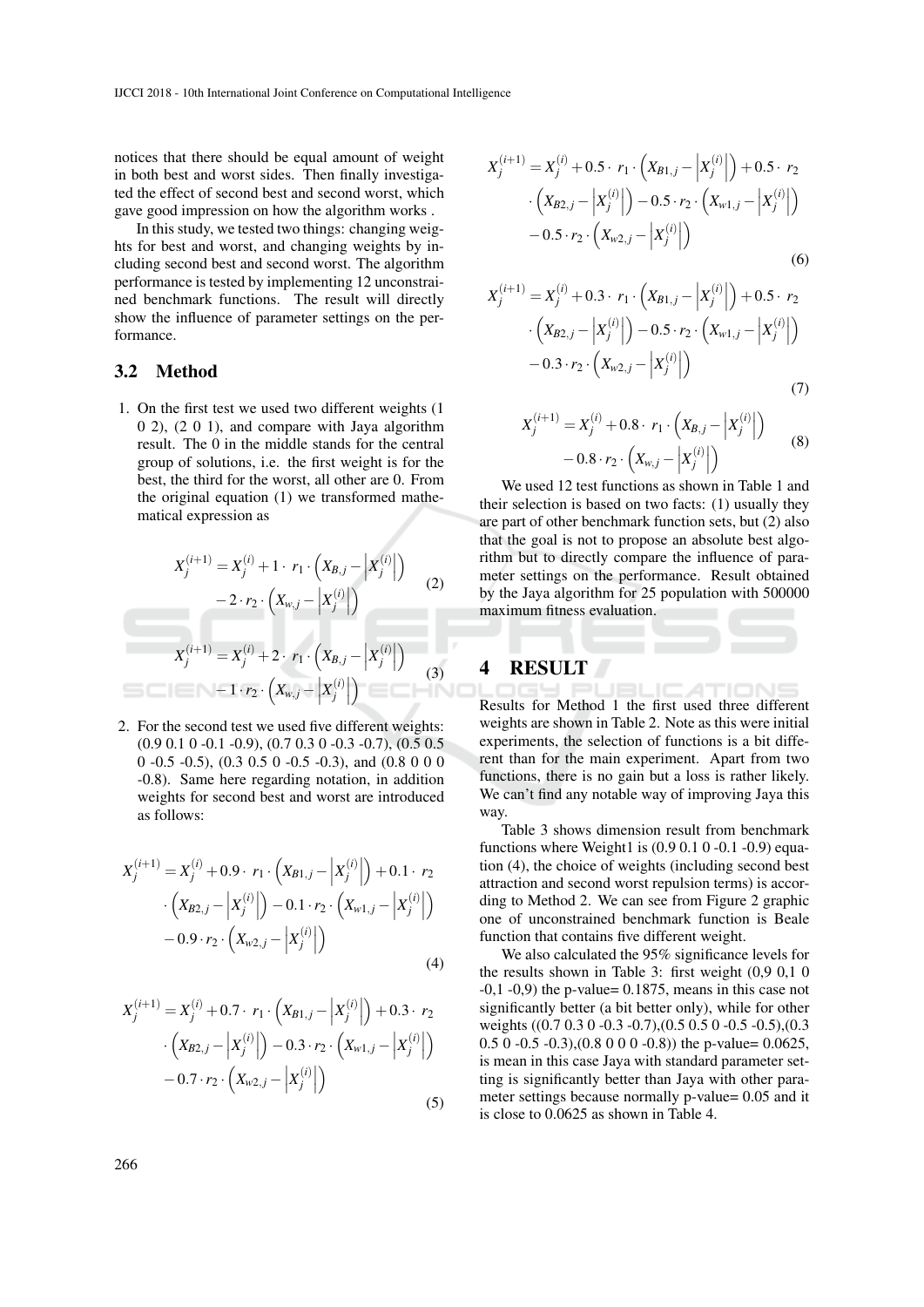

Figure 2: Fitness convergence in the case of Beale function with five different ordered weights.

| F              | Function      | Dimension      | Search               | $\mathsf{C}$ |
|----------------|---------------|----------------|----------------------|--------------|
|                |               |                | Range                |              |
| F1             | Sphere        | 30             | $[-100,$             | <b>US</b>    |
|                |               |                | 1001                 |              |
| F <sub>2</sub> | SumSquares    | 30             | $[-10, 10]$          | <b>US</b>    |
| F <sub>3</sub> | Beale         | 5              | $\overline{[-4.5,]}$ | <b>UN</b>    |
|                |               |                | $4.5$ ]              |              |
| F <sub>4</sub> | Easom         | $\mathfrak{D}$ | $[-100,$             | <b>UN</b>    |
|                |               |                | 1001                 |              |
| F <sub>5</sub> | Matyas        | 2              | $[-10, 10]$          | <b>UN</b>    |
| F6             | Colville      | 4              | $[-10, 10]$          | <b>UN</b>    |
| F7             | Zakharov      | 10             | $[-5, 10]$           | <b>UN</b>    |
| F8             | Rosenbrock    | 30             | $[-30, 30]$          | UN           |
| F <sub>9</sub> | <b>Branin</b> | 2              | $[-5, 10]$           | MS           |
| F10            | <b>Booth</b>  | $\overline{2}$ | $[-10, 10]$          | <b>MS</b>    |
| F11            | GoldStein-    | 2              | $[-2, 2]$            | <b>MN</b>    |
|                | Price         |                |                      |              |
| F12            | Ackley        | 30             | $[-32, 32]$          | <b>MN</b>    |

Table 1: Unconstrained Benchmark Functions.

F:Function C: Characteristic U: Unimodal, M: Multimodal, S: Separable, N: Non-separable.

# 5 DISCUSSION AND OUTLOOK

The experimental result of this research shows that Jaya still works best without weighting parameters for most functions. After experimenting with different weight values, the research perspective about Jaya became more evident. Furthermore, to get better insight on how the weights are affecting the search in Jaya process, the fitness convergence plots are compared and analyzed extensively.

This way we can see how quickly stagnation will occur (stuck in local minima, or not being able to find better solutions because of too scattered search). As mentioned before in this research, to see the result Table 2: Result Obtained by The Jaya Algorithm with Three Different Weight.

| <b>Function</b>   | <b>Standard Deviation</b> |                  |          |  |
|-------------------|---------------------------|------------------|----------|--|
|                   | (102)                     | (201)            | Jaya     |  |
| Sphere            |                           |                  |          |  |
| <b>SumSquares</b> | 0                         | 308.28           | 0        |  |
| Beale             | 0                         |                  | 0        |  |
| Easom             | 0                         | 0                | 0        |  |
| Matyas            | $\theta$                  | 0                | 0        |  |
| Colville          | $\Omega$                  | $\left( \right)$ | 0        |  |
| Zakharov          | 0.00364                   | 0.000033         | $\theta$ |  |
| Rosenbrock        | 0.000014                  | 8888003          | $\theta$ |  |
| <b>Branin</b>     |                           |                  | 0        |  |
| <b>Booth</b>      | 0                         |                  | $\theta$ |  |
| GoldStein-Price   | 0.000008                  | 0.000007         | 0        |  |
| Ackley            | 0.045268                  | 0.001646         |          |  |

Table 3: Result Obtained by The Jaya Algorithm with Five Different Weight.

| F              | <b>Dimension</b> |        |                |        |          |          |
|----------------|------------------|--------|----------------|--------|----------|----------|
|                | Java             | W1     | W <sub>2</sub> | W3     | W4       | W5       |
| F1             | 0                | 0      | 0              | 0      | 0        | 0        |
| F2             | $\theta$         | 0      | 0              | 0      | $\theta$ | $\theta$ |
| F <sub>3</sub> | $\theta$         | 0.34   | 0.0009         | 0.015  | 0.0084   | 0.0008   |
| F <sub>4</sub> | 0                | 0      | 0.19           | 0      | 0.0002   | $\theta$ |
| F <sub>5</sub> | $\Omega$         | 0      | $\Omega$       | 0      | 0        | $\theta$ |
| F6             | 0                | 0      | 0.52           | 0.45   | 1.13     | 1.38     |
| F7             | 0                | 0      | 0              | 0      | $\theta$ | $\theta$ |
| F <sub>8</sub> | 0                | 0      | 1647.1         | 7.97   | $\theta$ | 0.88     |
| F <sub>9</sub> | $\theta$         | 0.0003 | 0.0053         | 0.0063 | 0.0008   | 0.001    |
| F10            | $\Omega$         | 0      | 0              | 0      | $\theta$ | $\theta$ |
| F11            | $\theta$         | 0.012  | $\theta$       | 0.106  | 0.012    | $\theta$ |
| F12            | 0                | 0.81   | 0              | 0      | 0        | 0.42     |

from a different perspective, some part of the Jaya formula is modified. The first modification is to try the formula without absolute value (abs) for Booth function, and this modification resulted in the follo-